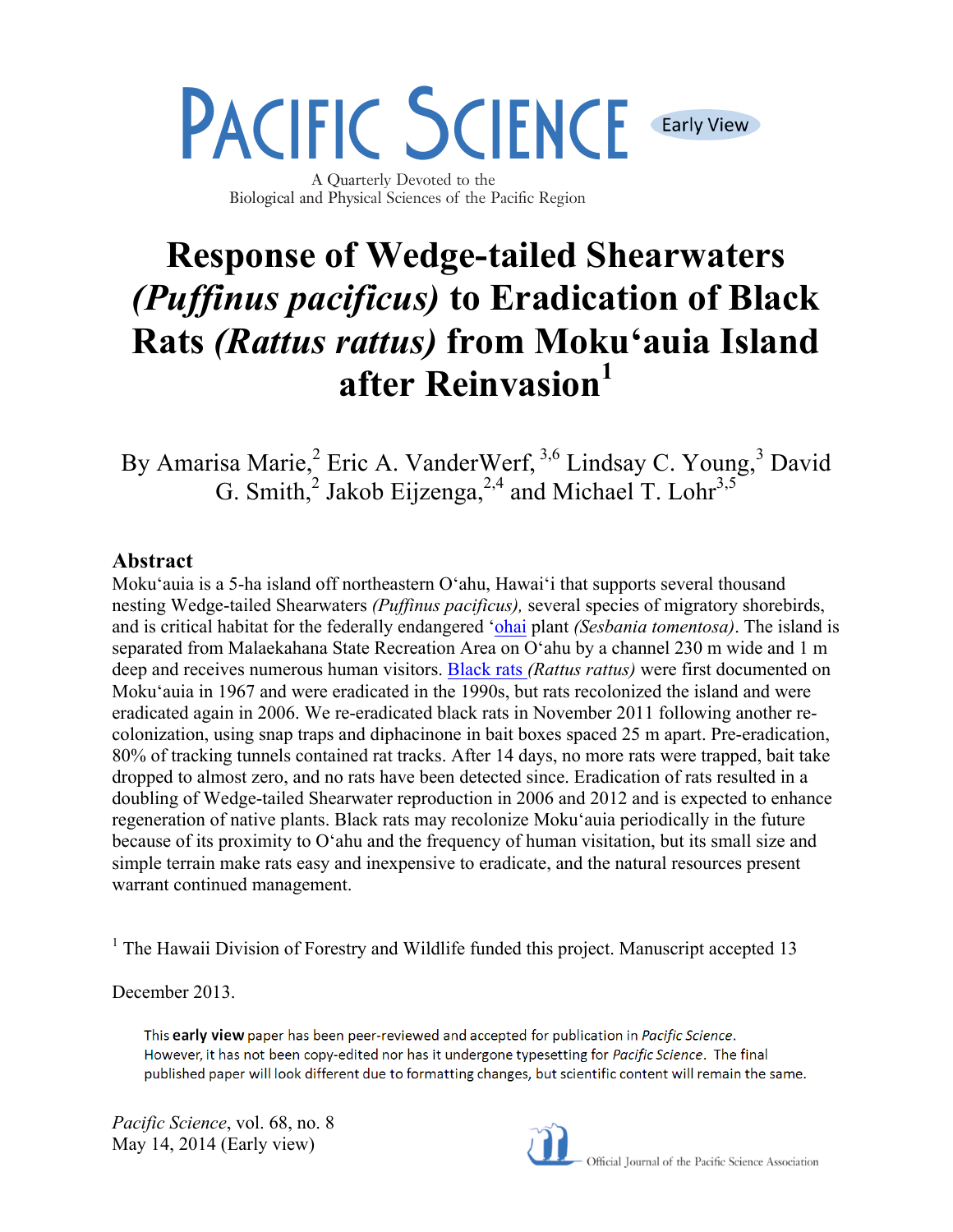<sup>2</sup> Hawaii Division of Forestry and Wildlife, 2135 Makiki Heights Drive, Honolulu, Hawaii, 96822, USA

3 Pacific Rim Conservation, P.O. Box 61827, Honolulu, HI 96839, USA

4 Current address: SWCA Environmental Consultants, 1001 Bishop St. #2800, Honolulu, HI 96813, USA

5 Current address: 4B Sinagra Street, Wanneroo, Western Australia 6065

<sup>6</sup> Corresponding author (email: eric@pacificrimconservation.com)

# **Introduction**

Introduced mammalian predators are the most serious threat to many species, particularly on oceanic islands (Blackburn et al. 2004; Trevino et al. 2007, VanderWerf 2012), and rats are known to have severe negative effects on many species of seabirds (Jones et al. 2008). Predators have been eradicated from many islands (Nogales et al. 2004, Howald et al. 2007, Keitt et al. 2011), preventing the extinction of many species and leading to the recovery of others (Butchart et al. 2006, Smith et al. 2010). Islands selected for predator eradication typically have a low potential for re-invasion, such as those located far offshore or rarely visited by people, because the benefits to protected resources are likely to last longer (Ratcliffe et al. 2009, Capizzi et al. 2010, Phillips 2010). However, islands located close to shore and with a high potential for reinvasion still may have value and warrant predator eradication if they support valuable natural resources, particularly if more bio-secure alternatives are not available and the effort and expense required for eradication is small (Martins et al. 2006).

 Moku'auia (also called Goat Island) is a 5-ha (12.4-ac) State Seabird Sanctuary located in Lā'ie Bay off the northeastern coast of O'ahu, Hawai'i (Fig. 1). It is a low, flat island composed of raised limestone and sandy soil, with a maximum elevation of about 5 m. Moku'auia is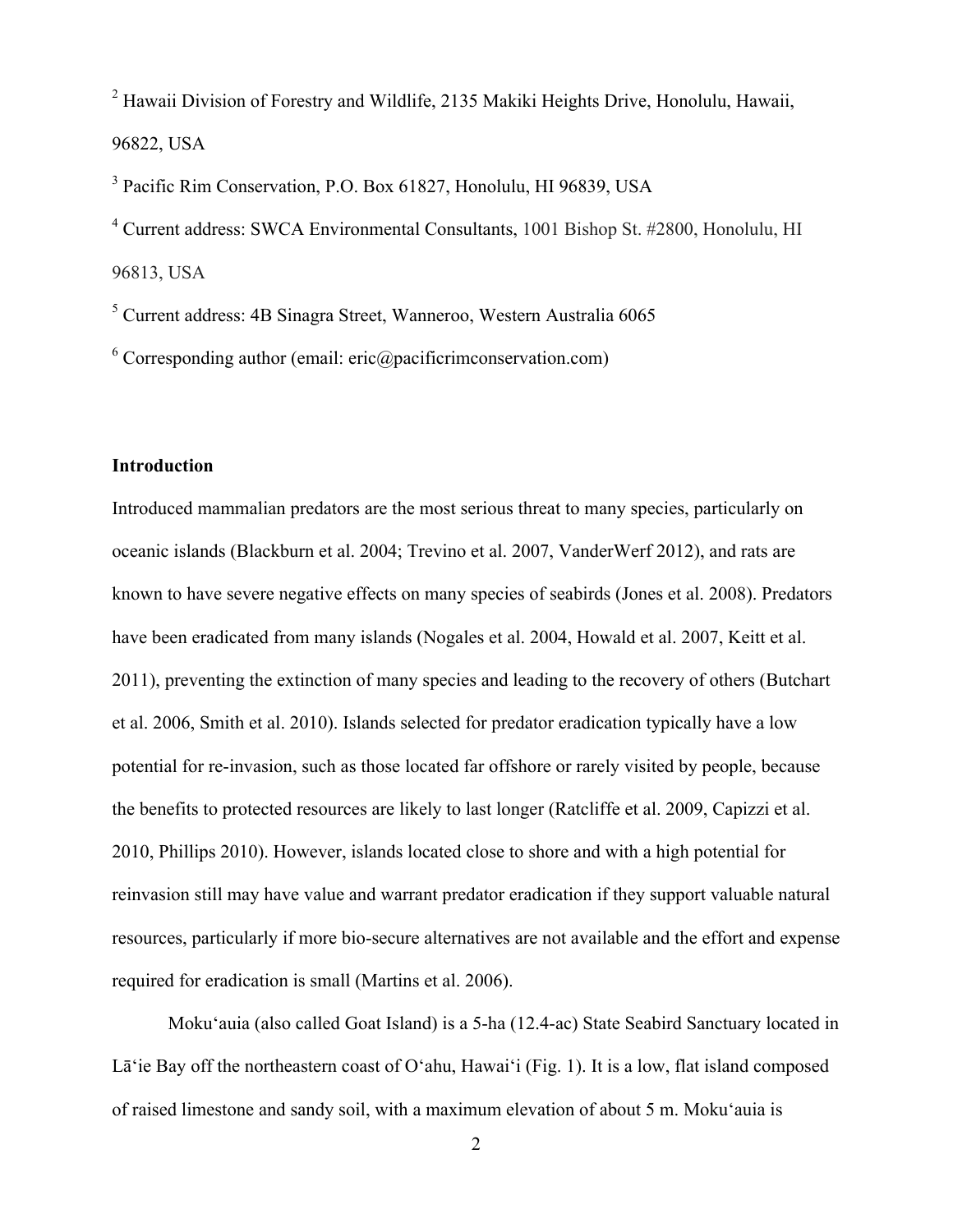located inside a fringing reef and is separated from Malaekahana State Recreation Area on O'ahu by a channel 230 m wide and 1 m deep at low tide. The island is accessed frequently by people for recreational purposes who paddle or wade across the channel. Moku'auia supports several thousand pairs of nesting Wedge-tailed Shearwaters (*Puffinus pacificus;* Smith et al. 2002) and several migratory shorebirds, including the Bristle-thighed Curlew *(Numenius tahitiensis)*. The island is designated as critical habitat for the federally endangered 'ohai plant *(Sesbania tomentosa*), whose seed pods are attractive to rats, though the plant does not currently occur on the island (U.S. Fish and Wildlife Service 2012).

Surveys of Wedge-tailed Shearwaters on Moku'auia in 1964 documented  $350 \pm 25$ nesting pairs (Fitch 1968). Black rats *(Rattus rattus)* were first documented on Moku'auia in 1967 (Fitch 1968) and were first eradicated in the early 1990s (D. Smith unpubl. data). By 1995, when annual monitoring of Wedge-tailed Shearwaters was begun by the Hawaii Division of Forestry and Wildlife (DOFAW), more than 3,000 shearwater chicks were produced annually on the island (Fig. 2). Following a decline in shearwater productivity in 2004 and 2005, black rats were detected on the island in February 2006 and eradicated by DOFAW in March 2006. Shearwater monitoring showed that reproduction declined again in 2007 and remained low for several years, suggesting that rats had re-invaded the island. Here we report on the re-eradication of rats from Moku'auia, including the effort and cost involved, and we discuss the value of islands like Moku'auia that are not bio-secure yet still provide opportunities for protection of natural resources.

#### **Materials and Methods**

 In November 2011 we installed a 25-m grid on the island using a laser range-finder and 30-cm lengths of PVC pipe (Fig. 1). We placed ink cards baited with peanut butter into tracking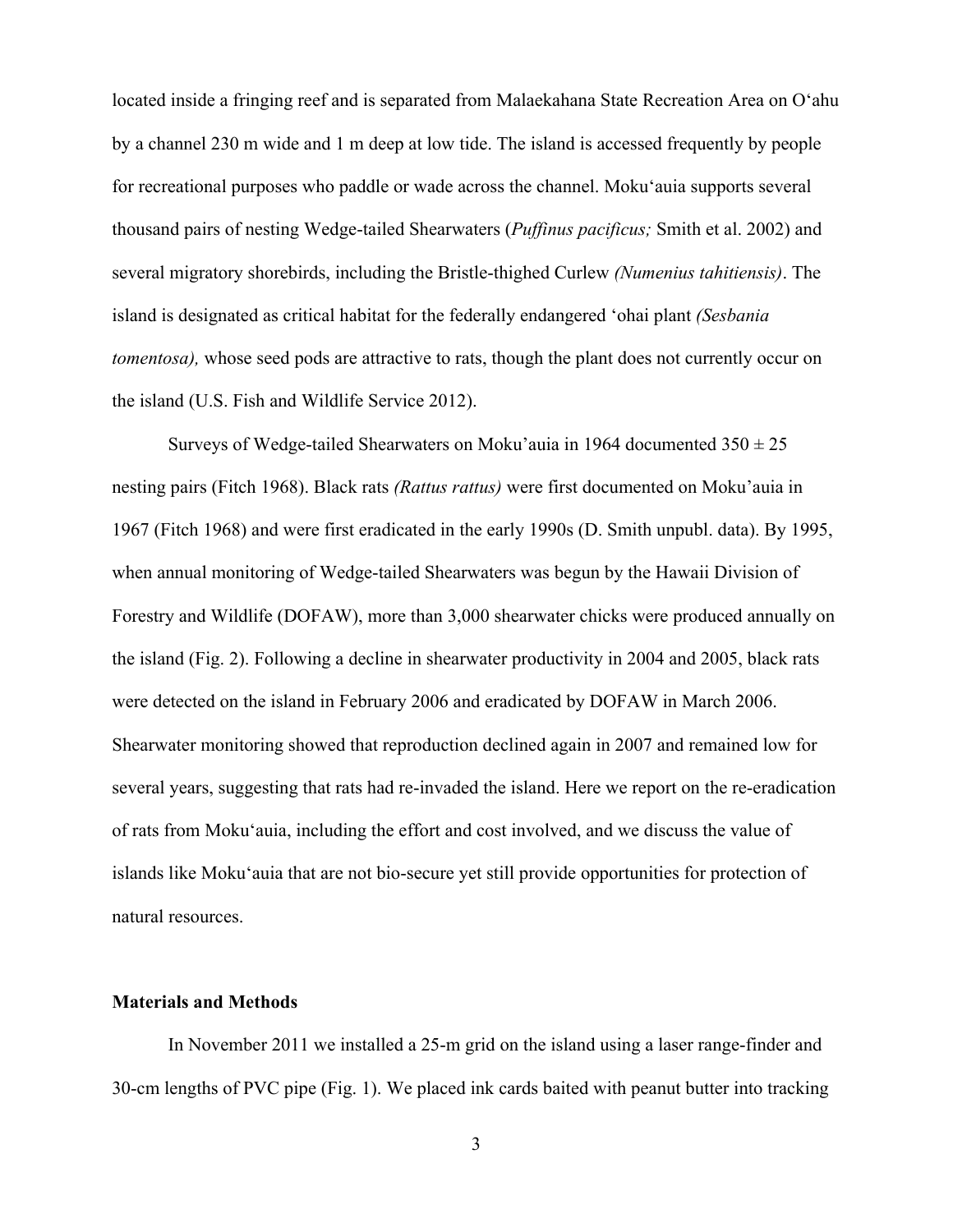tunnels spaced at 50-m intervals ( $n = 20$  tunnels) to monitor relative rodent abundance and distribution pre-eradication and periodically afterwards to help confirm whether any rats remained on the island. We ran tracking tunnels for one night.

 To remove rats we used a combination of snap traps and rodenticide bait containing 0.005% diphacinone (Ramik mini-bars ®, HACCO Inc., Randolph, Wisconsin, USA). We placed bait in tamper-resistant Protecta ® plastic bait stations (Bell Laboratories, Madison, Wisconsin, USA) to shield it from rain and prevent access by non-target species. We spaced stations 25-m apart ( $n = 55$  stations) and we filled each station with 16 one-ounce bait blocks, the closest spacing and maximum amount of bait allowed by the product label. Application of diphacinone bait was conducted in compliance with U.S. Environmental Protection Agency registration number 61282-26 and special local need registration HI-980005 under restricted use pesticide applicator certifications provided to Eric VanderWerf (#A14950) and Michael Lohr (#A15247) by the Hawai'i Department of Agriculture. We placed rat snap traps (Victor Professional, Woodstream Corp., Lititz, Pennsylvania, USA) at alternating bait station (n = 18 traps) to increase the rate of rat removal and to allow identification of rodent species present. We tied snap traps to plants above the ground to prevent injuries to shearwaters and other birds. We deployed snap traps and filled bait stations on 14 November 2011.

We made 10 visits to the island involving 203 hours of work to monitor and eradicate rats from October 2011 to January 2012. The total cost of materials was \$1,268, including \$420 for 140 lbs of bait, \$660 for 55 bait stations, \$50 for 20 snap traps, \$60 for materials to build wooden tracking tunnels, \$60 for 60 inked tracking cards, and \$18 for peanut butter to bait snap traps. The rat eradication in March 2006 also employed a 25 m grid, consisting of 25 bait stations, 17 snap traps, and 18 live traps. A total of 133 hours of work were required in 2006.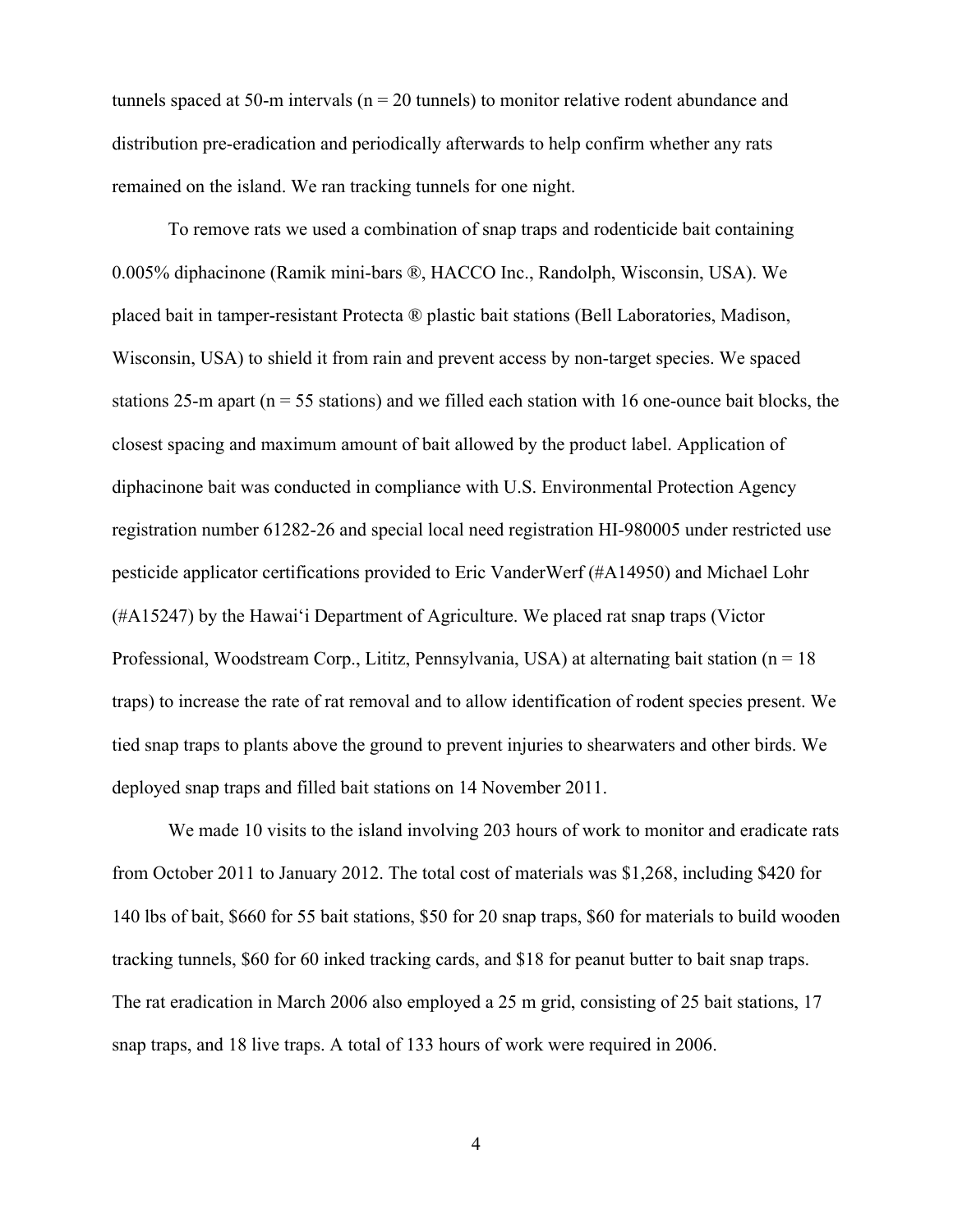We monitored shearwater reproduction using standard methods employed by DOFAW since 1995 (Smith et al. 2002), in which the number of chicks is counted in late October (just prior to fledging) in eight, permanent, 4-m radius circular plots distributed uniformly across the island (Fig. 1). The total number of shearwater chicks produced on the island was estimated by extrapolating the average density of chicks in the plots to the area of the island used by shearwaters. We compared the number of shearwater chicks fledged in years with vs. without rats using a Mann-Whitney U-test.

#### **Results**

 Pre-eradication monitoring recorded high rat activity over much of the island, with rats detected in 80% of the tracking tunnels on 14 November 2011. Many ink cards were almost entirely covered in rat tracks and in many cases the card under the peanut butter had been chewed away.

 Rat capture rate in snap traps and take of bait from stations were high at first, but declined rapidly (Fig. 3). The number of rats trapped fell to zero on 28 November, after 14 days. A total of 20 black rats were captured in snap traps, and 1,157 one-ounce bait blocks (72.3 lbs) were taken from stations during this period. Take of bait was very low thereafter and the condition of the remaining bait blocks suggested all subsequent take was by invertebrates, not rodents. There was no known mortality of non-target species from the snap traps or bait. Tracking tunnels detected no sign of rats on 1 December 2011, 18 January 2012, and 17 June 2012. The number of rats trapped in 2006 was higher (67) and the amount of diphacinone bait taken from stations was lower (52 lbs) than in 2011, presumably because more traps and fewer bait stations were used.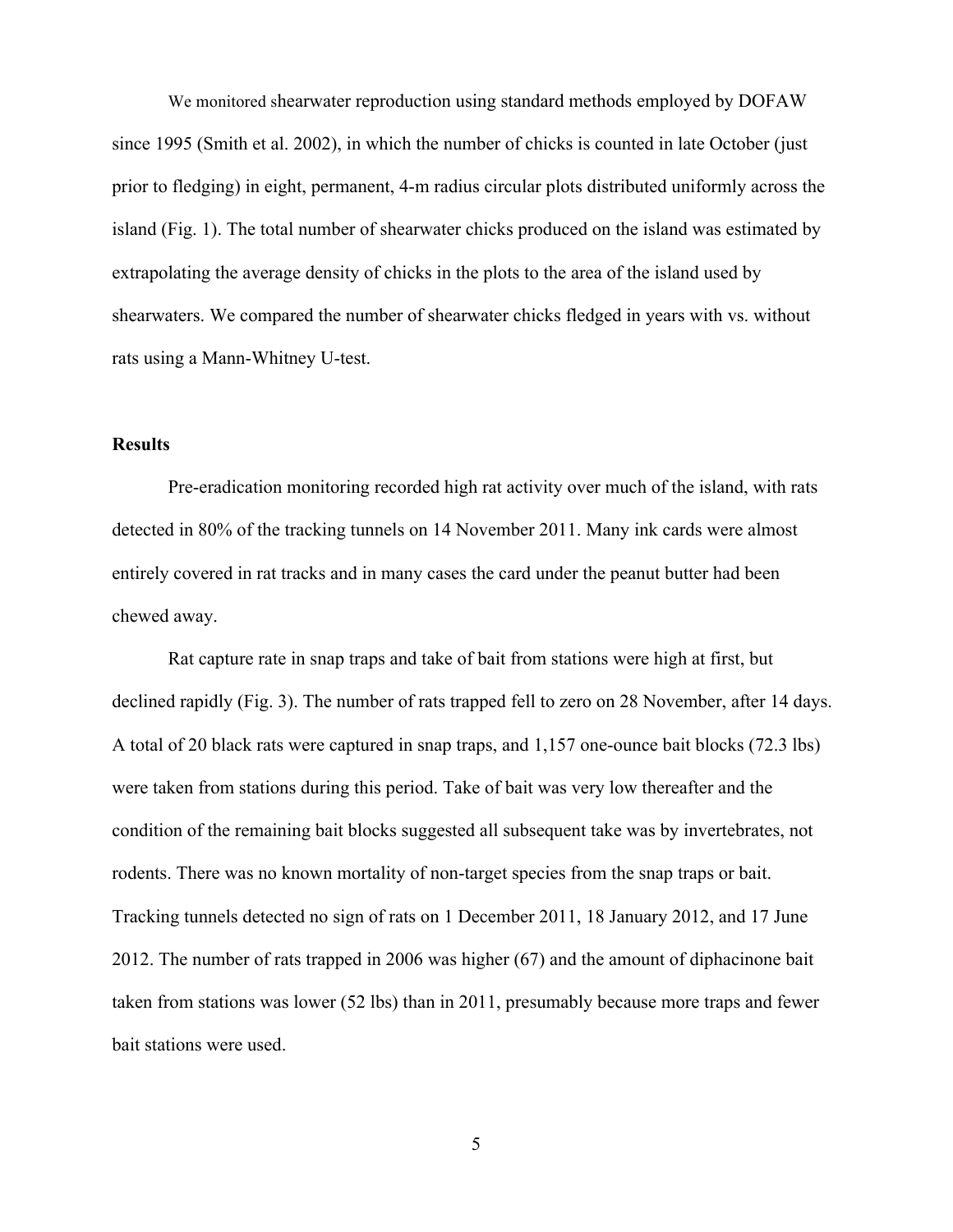The number of Shearwater chicks produced on Moku'auia was higher in years when no rats were present (3,127  $\pm$  150) than in years when rats were present (1,275  $\pm$  102; Mann-Whitney  $U = 143$ ,  $p = 0.0006$ ). The number of chicks produced doubled in the year immediately after rat eradications in 2006 (n = 915 vs. 1,989 chicks) and 2012 (n = 1,326 vs. 2,614 chicks; Fig. 2).

#### **Discussion**

 We eradicated black rats from Moku'auia in November 2011 in 2 weeks, following previous eradications in the early 1990s and 2006. The proximity of Moku'auia to O'ahu and the history of colonization by rats strongly suggest recolonizations will recur. Although this lack of bio-security contradicts standards often used for prioritizing island eradication efforts, the cost of eradicating rats from Moku'auia was relatively low and the island supports valuable natural resources. It provides a roosting and foraging site for the Bristle-thighed Curlew, a species of concern, and supports one of the largest breeding colonies of Wedge-tailed Shearwaters in the southeastern Hawaiian Islands (Harrison 1990). We anticipate that it will be feasible to monitor the island for the presence of rats and periodically eradicate them as needed in the future. The cost of any future re-eradications will be lower than in 2011 because the bait stations, snap traps, and tracking tunnels can be re-used and the monitoring grid is already in place. This site also presents an opportunity to test and compare different rat removal methods due to the small size of the island and ease of access.

 The relative abundance of rats on the island pre-eradication was high (detected in 80% of tracking tunnels). At a comparable coastal site at Ka'ena Point on O'ahu, the pre-eradication tracking rate of black rats was 5% (Young et al. 2013). The large and rapid increases in Wedgetailed Shearwater reproduction that occurred after each eradication demonstrate that this species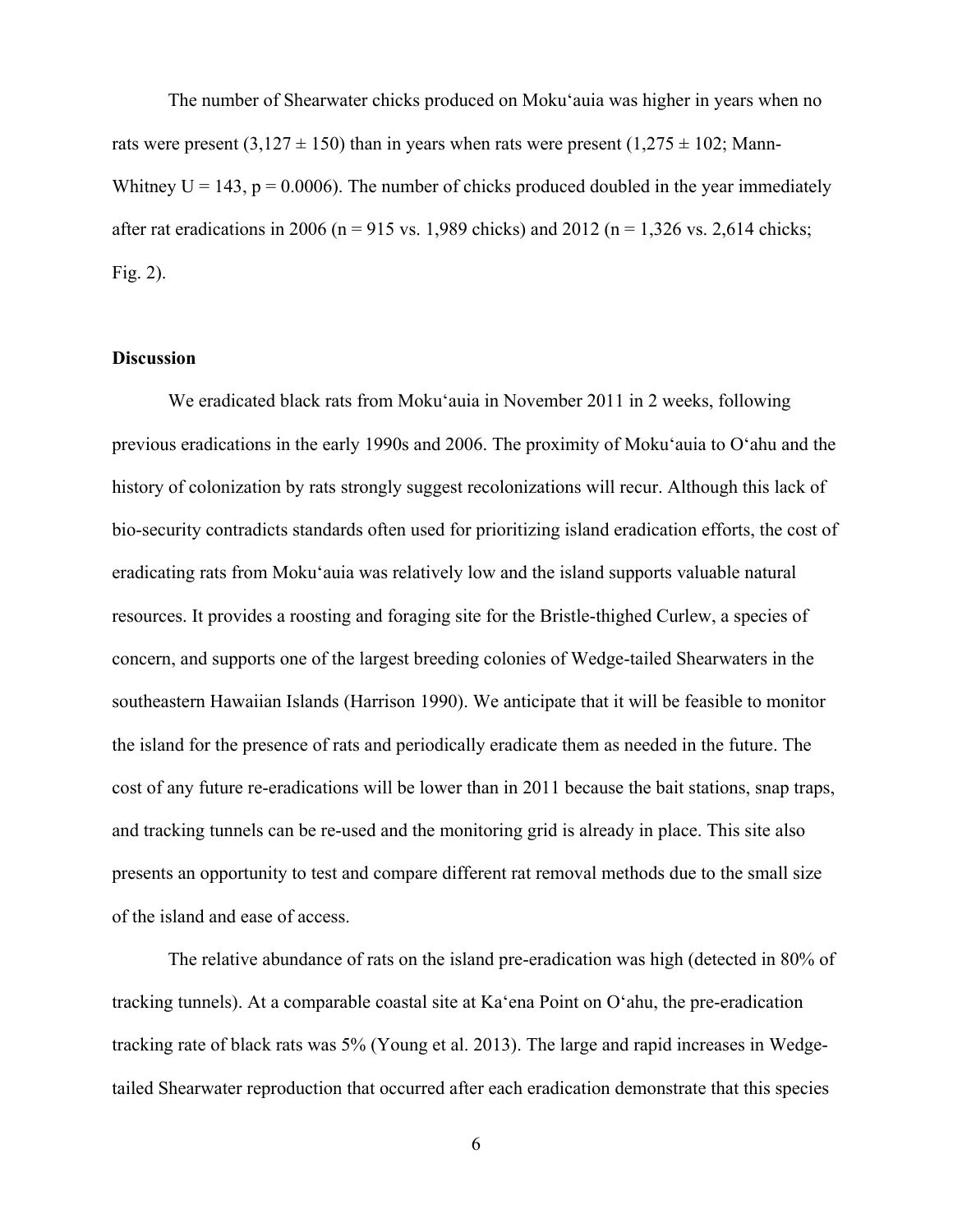is vulnerable to rats. Similar increases have been seen in Cory's Shearwater *(Calonectris diomedea)* and Audubon's Shearwater *(Puffinis iherminieri)* after rat eradications (Pascal et al. 2008, Igual et al. 2006). A small breeding colony of Wedge-tailed Shearwaters formerly occurred at Malaekahana State Recreation Area directly opposite Moku'auia, but the abundance of predators in the park caused chronic nest failure and death of adults (Smith et al. 2002), and this colony no longer exists. Eradication of black rats from Mokoli'i Island, which is located farther south on the eastern coast of O'ahu, also resulted in a rapid increase in reproduction of Wedge-tailed Shearwaters (Smith et al. 2006), though in that case shearwater reproduction declined again, apparently because of an increase in number of yellow crazy ants *(Anoplolepis gracilipes)* following rat eradication (Plentovich et al. 2011). Yellow crazy ants have been documented to attack and kill birds and mammals (Haines et al. 1994, Matsui et al. 2009) and spray formic acid around the eyes of nesting seabirds, causing sufficient irritation to adults that they abandon their breeding attempt (Freare 1999).

 It is possible that the low reproduction of shearwaters on Moku'auia from 2007-2011 was caused by rats, ants, or both. Follow-up monitoring for rats did not detect their presence in January or February 2007 but no rat monitoring occurred for several years thereafter, and monitoring of yellow crazy ants began in May 2007 (J. Eijzenga unpubl. data). Plentovich et al. (2011) attributed the decline in shearwater reproduction to yellow crazy ants, but given that shearwater reproduction rebounded immediately following rat eradication in 2011 when the yellow crazy ants were still present, it is likely that rats were the primary driver of shearwater decline. Continued monitoring of shearwaters will help to determine the role that ants play.

 Ceasing the public feeding of feral cats at Malaekahana might help decrease the availability of this food for rats, which could decrease rat abundance in the area (Smith et al. 2002), thereby reducing the number of potential colonists that could reach Moku'auia.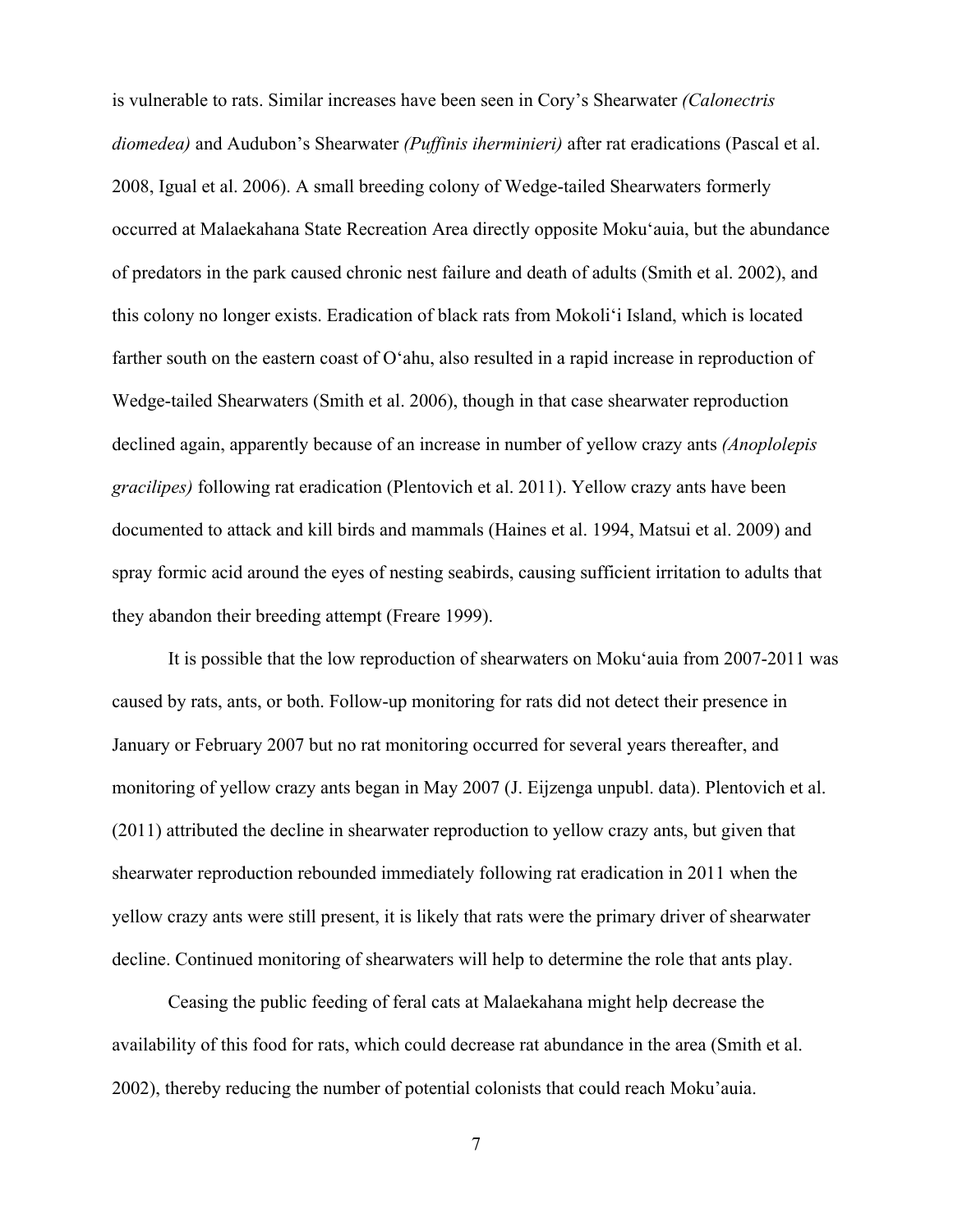Otherwise, improving biosecurity for Moku'auia will be difficult because of its proximity to O'ahu, frequent human visitation, and lack of funding for enforcement. Rapid detection of rat reinvasion, followed by re-eradication, is likely to be more practicable and cost-effective. We plan to run tracking tunnels just prior to the start of the shearwater breeding season each year and initiate an immediate response if rats are detected. We intend to use new types of traps or new rodenticides as they become available, using this island to test eradication techniques and compare their cost-effectiveness with previously-used methods, while continuing to protect native species.

## **Acknowledgments**

 Management of offshore island seabird sanctuaries, including the work on Moku'auia, was funded by the Hawaii Division of Forestry and Wildlife. For assistance with field work we thank Raphael Bergstrom and Arthur Charfauros. Comments by two anonymous reviewers helped to improve the manuscript.

### **Literature Cited**

- Blackburn, T. M., P. Cassey, R. P. Duncan, K. L. Evans, and K. J. Gaston. 2004. Avian extinction and mammalian introductions on oceanic islands. Science 305:1955–1958.
- Butchart, S. H. M., A. J. Stattersfield, and N. J. Collar. 2006. How many bird extinctions have we prevented? Oryx 40:266-278.
- Capizzi, D., N. Baccetti, and P. Sposimo. 2010. Prioritizing rat eradication on islands by cost and effectiveness to protect nesting seabirds. Biol. Cons. 143:1716-1727.
- Fitch, J. 1968. Oahu, Kauai, and offshore islands summary. Smithsonian Institution, Honolulu. 98 p.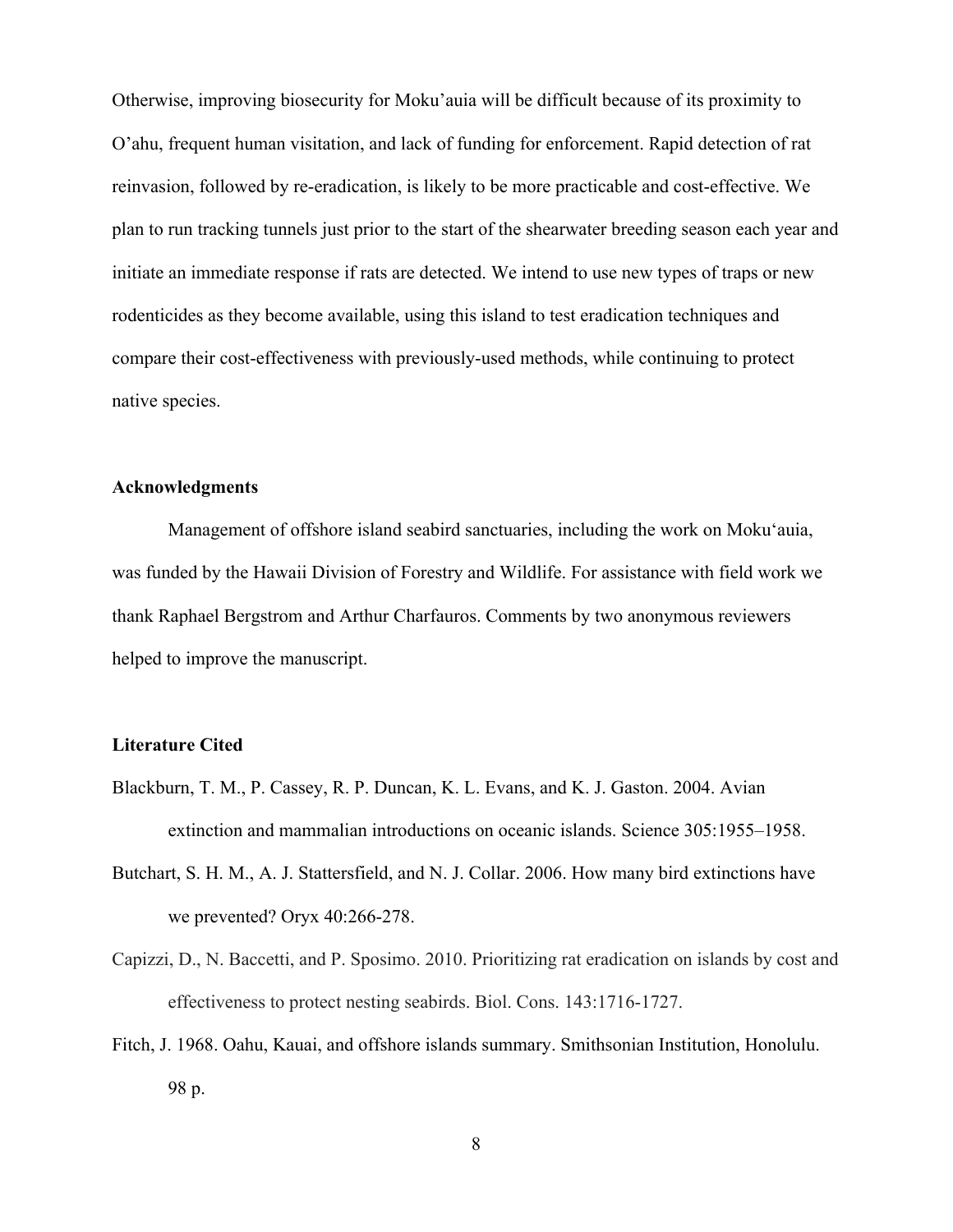Freare C. 1999. Ants take over from rats on Bird Island, Seychelles. Bird Conserv. Int. 9:95–96.

- Haines, I.H., J. B. Haines, and J. M. Cherrett. 1994. The impact and control of the crazy ant, *Anoplolepis longipes* (Jerd.), in the Seychelles. Pages 206–219 *in* D. F. Williams, ed. Exotic ants. Biology, impact and control of introduced species. Westview Press, Boulder, CO, USA,
- Howald, G., C. J. Donlan, J. P. Galván, J. C. Russell, J. Parkes, A. Samaniego, Y. Wang, D. Veitch, P. Genovesi, M. Pascal, A. Saunders, and B. Tershy. 2007. Invasive rodent eradication on islands. Cons. Biol. 21:1258-1268.
- Igual, J. M., M. G. Forero, T. Gomez, J. F. Orueta, and D. Oro. 2006. Rat control and breeding performance in Cory's shearwater *(Calonectris diomedea)*: effects of poisoning effort and habitat features. Animal Cons. 9:59–65.
- Jones, H. P., B. R. Tershy, E. S. Zavaleta, D. Croll, B. S. Keitt, M. E. Finkelstein, and G. R. Howald. 2008. Severity of the effects of invasive rats on seabirds: a global review. Cons. Biol. 22:16-26.
- Keitt, B., K. Campbell, A. Saunders, M. Clout, Y. Wang, R. Heinz, K. Newton, and B. Tershy. 2011. The global islands invasive vertebrate eradication database: a tool to improve and facilitate restoration of island ecosystems. Pages 74-77 *in* C. R. Veitch, M. N. Clout, and D. R. Towns DR eds. Island invasives: eradication and management. IUCN, Gland, Switzerland.
- Martins, T. L. F., M d. L. Brooke, G. M. Hilton, S. Farnsworth, J. Gould, and D. J. Pain. 2006. Costing eradications of alien mammals from islands. Animal Cons. 9:439–444. doi: 10.1111/j.1469-1795.2006.00058.x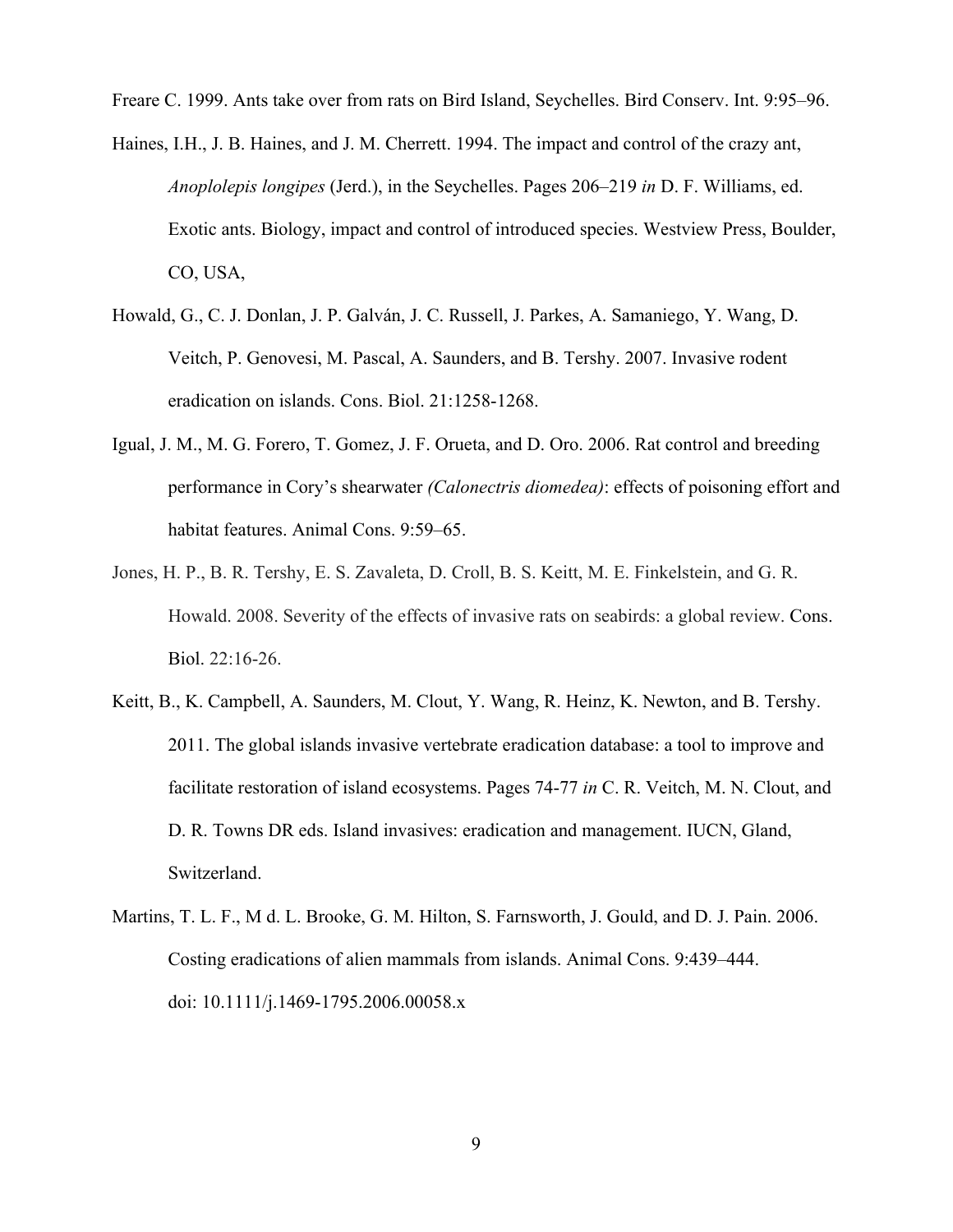- Matsui S, T. Kikuchi, K. Akatani, S. Horie, and M. Takagi. 2009. Harmful effects of invasive yellow crazy ant *Anoplolepis gracilipes* on three land bird species of Minami-daito Island. Ornithol. Sci. 8:81–86.
- Nogales, M., A. Martín, B. R. Tershy, C. Donlan, D. Veitch, N. Puerta, B. Wood, and J. Alonso. 2004. A review of feral cat eradication on islands. Cons. Biol. 18:310-319.
- Pascal, M., O. Lorvelec, V. Bretagnolle, and J. M. Culioli. 2008. Improving the breeding success of a colonial seabird: a cost-benefit comparison of the eradication and control of its rat predator. End. Sp. Res. 4:267–276.
- Phillips, R. A. 2010. Eradications of invasive mammals from islands: why, where, how and what next? Emu 110:i-vii.
- Plentovich, S., J. Eijzenga, H. Eijzenga, and D. Smith. 2011. Indirect effects of ant eradication efforts on offshore islets in the Hawaiian Archipelago. Biological Invasions 13:545-557.
- Ratcliffe, N., I. Mitchell, K. Varnham, N. Verboven, and P. Higson. 2009. How to prioritize rat management for the benefit of petrels: a case study of the UK, Channel Islands and Isle of Man. Ibis 151:699-708.
- Smith, D. G., J. T. Polhemus, and E. A. VanderWerf. 2002. Comparison of managed and unmanaged Wedge-tailed Shearwater colonies: effects of predation. Pac. Sci. 56:451-457.
- Smith, D. G., E. K. Shiinoki, and E. A. VanderWerf. 2006. Recovery of native species following rat eradication on Mokoli'i Island, O'ahu, Hawai`i. Pac. Sci. 60:299-303.
- Smith, R. K., A. S. Pullin, G. B. Stewart, and W. J. Sutherland. 2010. Effectiveness of predator removal for enhancing bird populations. Cons. Biol. 24:820-829.
- U.S. Fish and Wildlife Service. 2012. Endangered status for 23 species on Oahu and designation of critical habitat for 124 species; final rule. Federal Register 77:57648-57862.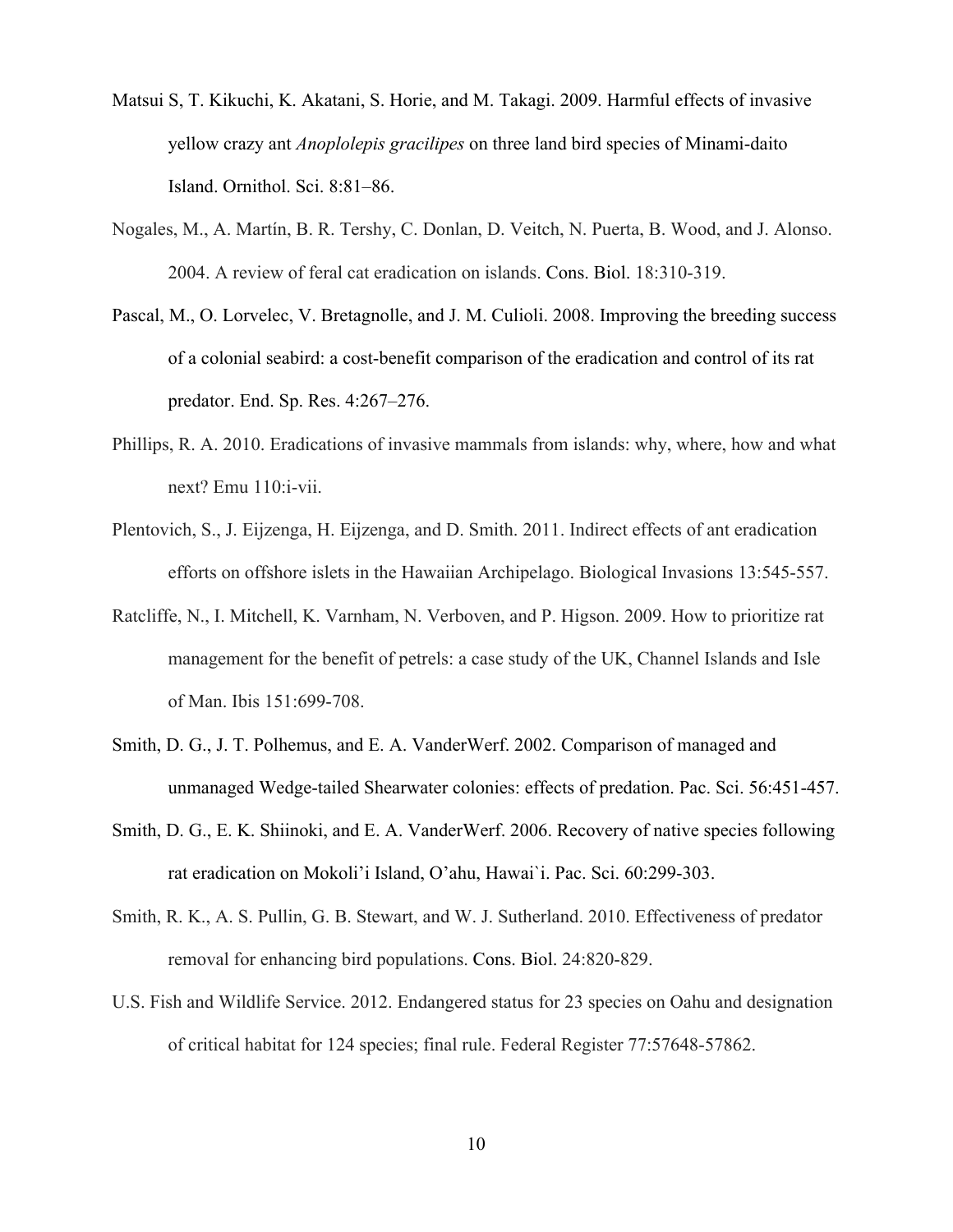- VanderWerf, E. A. 2012. Evolution of nesting height in an endangered Hawaiian forest bird in response to a non-native predator. Cons. Biol. 26:905-911.
- Young, L. C., E. A. VanderWerf, M. T. Lohr, C. J. Miller, A. J. Titmus, D. Peters, L. Wilson. 2013. Multi-species predator eradication within a pest-proof fence at Ka'ena Point, Hawai'i. Biol. Inv. 15:2627-2638. DOI 10.1007/s10530-013-0479-y.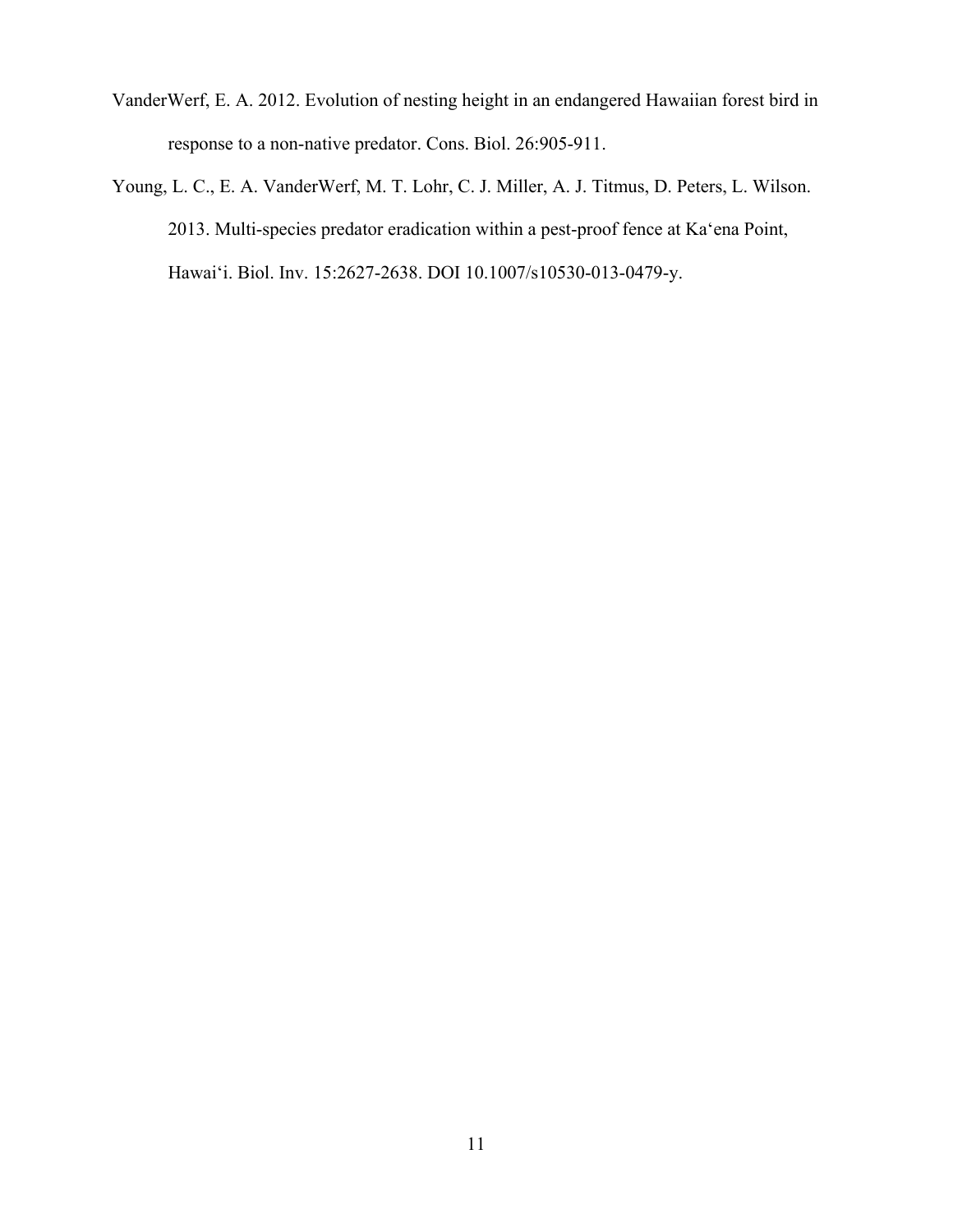

**Figure 1.** Locations of shearwater monitoring plots ( $n = 8$ ) and bait stations ( $n = 55$ ) and snap traps ( $n = 18$ ) used to eradicate black rats from Moku'auia in November 2011.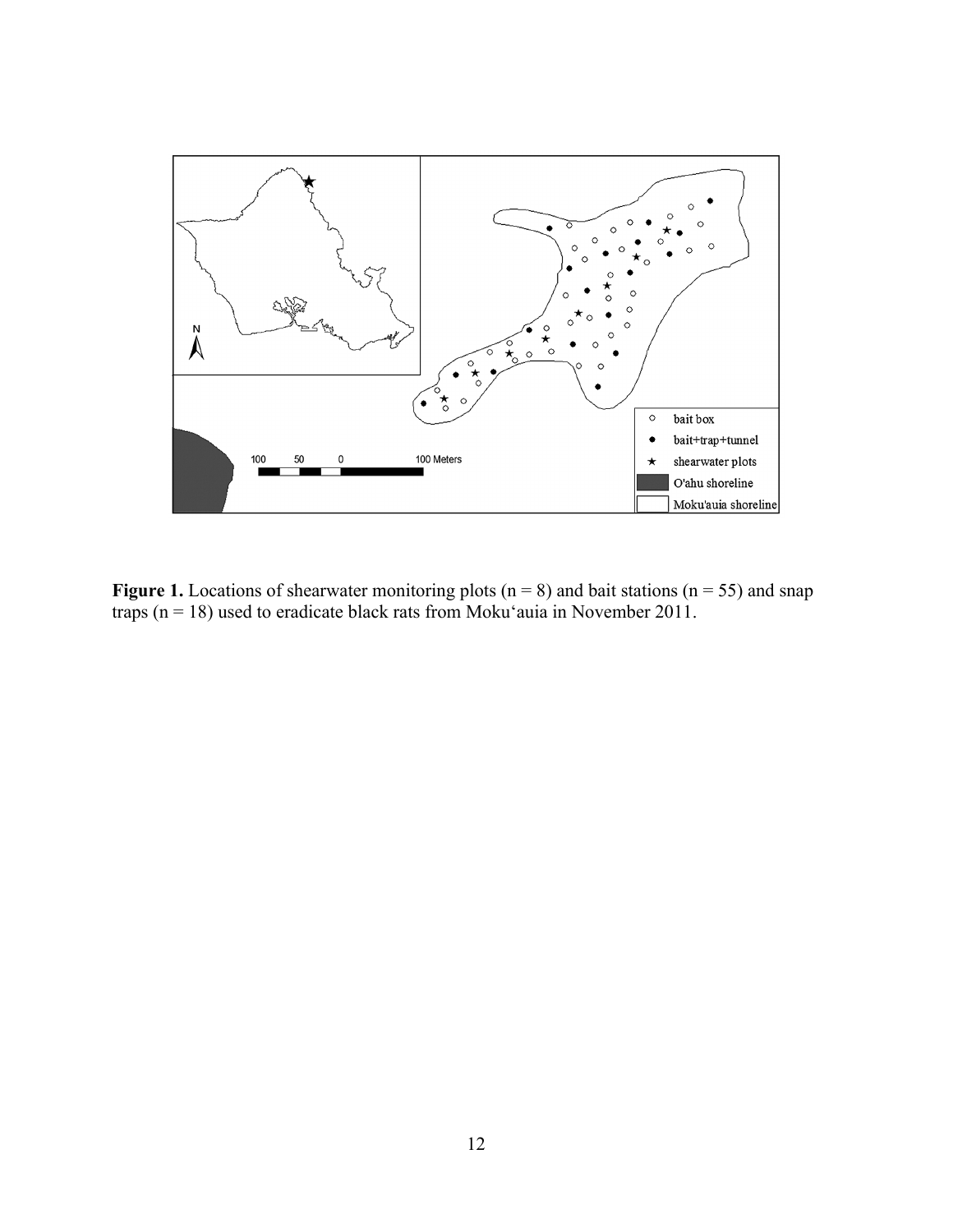

**Figure 2.** Reproduction of Wedge-tailed Shearwaters on Moku'auia State Seabird Sanctuary from 1995-2012 (mean  $\pm$  95% CI). Arrows indicate timing of rat eradications.